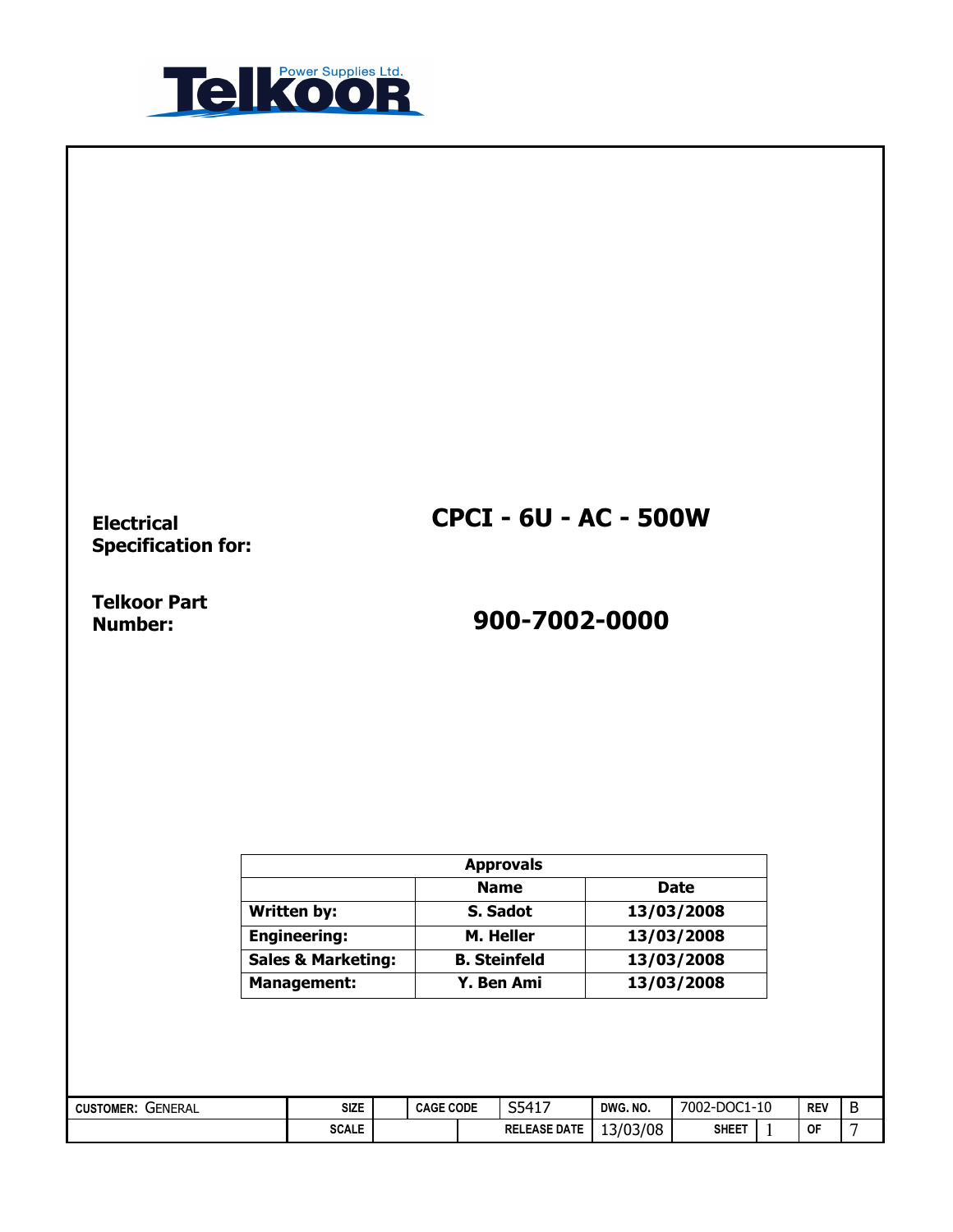

| <b>REVISION HISTORY</b> |                 |                                              |                          |                  |                    |  |  |  |
|-------------------------|-----------------|----------------------------------------------|--------------------------|------------------|--------------------|--|--|--|
| <b>Rev Level</b>        | <b>Rev Date</b> | <b>Change Made</b>                           | <b>Reason for Change</b> | <b>Effective</b> | <b>Approved By</b> |  |  |  |
|                         | 13/03/2008      | Specification Release                        |                          | 13/03/2008       | S. Sadot           |  |  |  |
| В                       | 05/02/2013      | Load Regulation of V3 & V4<br>(ECO 7002-005) | Error corrections        | 05/02/2013       | . Raichman         |  |  |  |

| <b>CUSTOMER:</b><br>GENERAL | <b>SIZE</b>  | <b>CAGE CODE</b> | S5417               | DWG. NO. | $-DOCI$<br>7002-L | $-10$ | REV       | -<br>◡ |
|-----------------------------|--------------|------------------|---------------------|----------|-------------------|-------|-----------|--------|
|                             | <b>SCALE</b> |                  | <b>RELEASE DATE</b> | 13/03/08 | <b>SHEET</b>      |       | <b>OF</b> |        |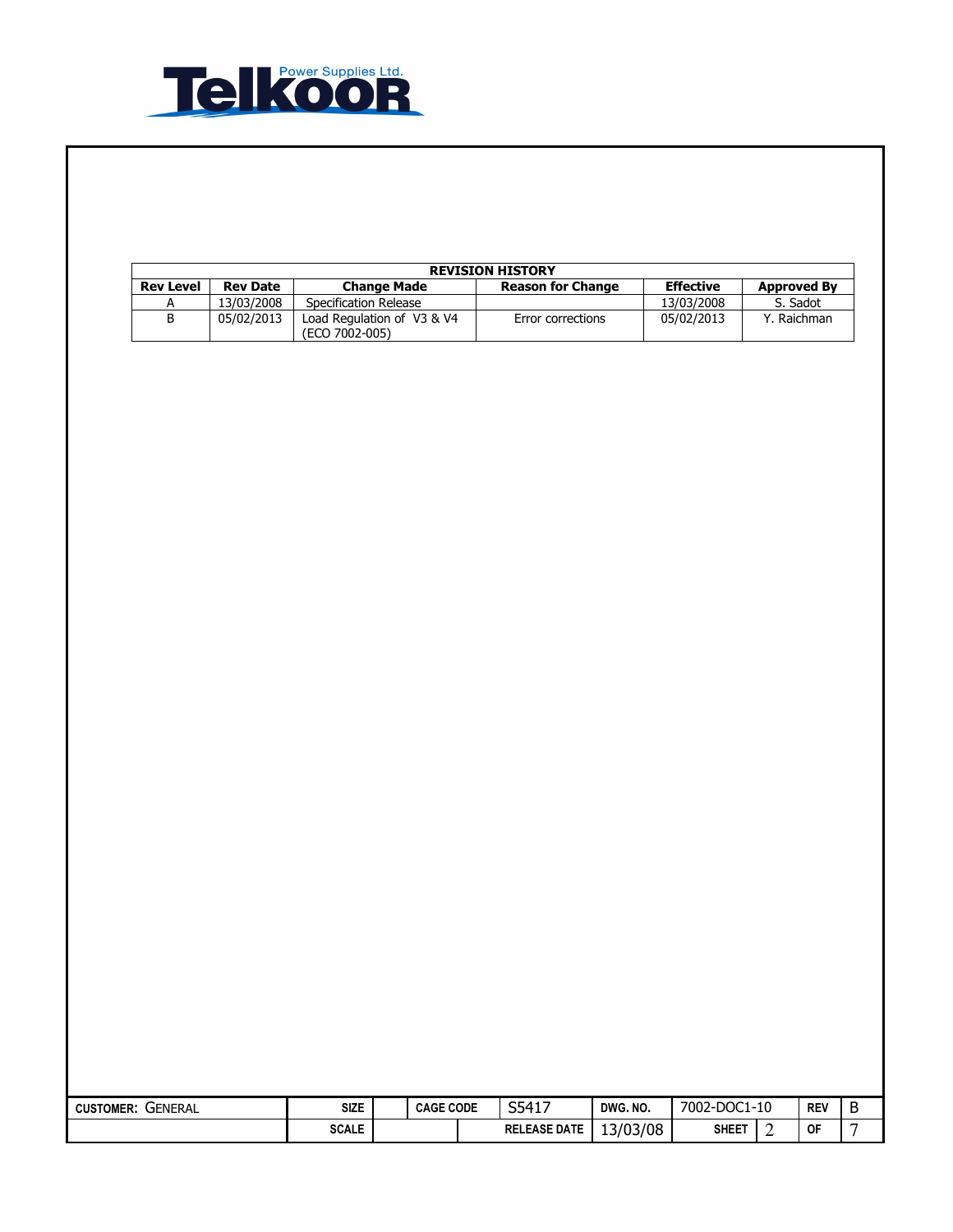

#### ±

| Input:            |                                                                 |
|-------------------|-----------------------------------------------------------------|
| Input Voltage:    | 85 - 264Vac, auto range, single phase and DC input 110V-240V dc |
| Frequency:        | 47-63Hz                                                         |
| Inrush Current:   | 50 A maximum at 230Vac                                          |
| Power Factor:     | 0.98 typical at 230Vac, full load                               |
|                   | 0.99 typical at 115Vac, full load                               |
| Efficiency        | >80% at 230Vac, full load rated power                           |
|                   | >76% at 120Vac, full load rated power                           |
| Input Protection: | Internal Line Fuse: IEC type, 10A 250Vac slow blow.             |
| Brown – Out:      | 75 to 300Vac for 50Msec                                         |

### Output Voltages & Currents:

| <b>Output</b>                            | <b>Output Voltage</b> | <b>Adjustment Range</b>                                                 | <b>Output Current</b>                                                  | Min Load                               |  |  |
|------------------------------------------|-----------------------|-------------------------------------------------------------------------|------------------------------------------------------------------------|----------------------------------------|--|--|
| V <sub>1</sub>                           | $+5V$                 | $4.8 \pm 5.4$                                                           | 65A                                                                    | $\mathbf 0$                            |  |  |
| V <sub>2</sub>                           | $+3.3V$               | $3.1 \pm 3.5$                                                           | 80A                                                                    | $\mathbf{0}$                           |  |  |
| $\overline{V}$                           | $+12V$                | $\Omega$                                                                | 12A                                                                    | 0.1                                    |  |  |
| V <sub>4</sub>                           | $-12V$                | 0                                                                       | 1.5                                                                    | $\mathbf 0$                            |  |  |
|                                          |                       | Note: Maximum output power at any combination within this table is 500W |                                                                        |                                        |  |  |
| Output Power:                            |                       | 500W with 300LFM forced air cooling                                     |                                                                        |                                        |  |  |
| Line Regulation:                         |                       | ±1%                                                                     |                                                                        |                                        |  |  |
| Load Regulation:                         |                       |                                                                         |                                                                        |                                        |  |  |
| V1,V2                                    |                       | ±1%                                                                     |                                                                        |                                        |  |  |
| V <sub>3</sub>                           |                       | 12V±0.6                                                                 |                                                                        |                                        |  |  |
| V <sub>4</sub>                           |                       |                                                                         | -12V±0.6 With minimum load of 10A on the 3.3V output                   |                                        |  |  |
| Ripple & Noise                           |                       |                                                                         | 20 MHz bandwidth measured across 1uF ceramic and 120uF electrolytic.   |                                        |  |  |
| V <sub>1</sub>                           |                       | Capacitor paralleled<br>50mV p-p                                        |                                                                        |                                        |  |  |
| V <sub>2</sub>                           |                       | 50mV p-p                                                                |                                                                        |                                        |  |  |
| V3 & V4                                  |                       | 120mV p-p                                                               |                                                                        |                                        |  |  |
| Overload & Short Circuit Protection Auto |                       |                                                                         |                                                                        |                                        |  |  |
| Recovery                                 |                       |                                                                         |                                                                        |                                        |  |  |
| V1 & V2                                  |                       | 130% max                                                                |                                                                        |                                        |  |  |
| V3 & V4                                  |                       | 200% max                                                                |                                                                        |                                        |  |  |
| Initial Set Point Tolerance:             |                       | ±1%                                                                     |                                                                        |                                        |  |  |
| Overshoot & Undershoot:                  |                       | 0% at turn ON                                                           |                                                                        |                                        |  |  |
| Turn On Delay:                           |                       | 1 sec. Maximum.                                                         |                                                                        |                                        |  |  |
| Over-voltage Protection:                 |                       | 110 to 130% with latched shut down                                      |                                                                        |                                        |  |  |
| Temperature Protection:                  |                       |                                                                         | System shutdown due to excessive internal temperature, automatic reset |                                        |  |  |
|                                          |                       |                                                                         |                                                                        |                                        |  |  |
| <b>ER' GENERAL</b>                       | SI <sub>7</sub> F     | S5417<br>CAGE CODE                                                      | DWG NO                                                                 | <b>R</b><br>7002-DOC1-10<br><b>RFV</b> |  |  |

## CUSTOMER: GENERAL SIZE | CAGE CODE | S5417 DWG. NO. | 7002-DOC1-10 | REV | B<br>SCALE | RELEASE DATE | 13/03/08 | SHEET | 3 OF | 7  $SCALE$  RELEASE DATE  $13/03/08$  SHEET  $3$  OF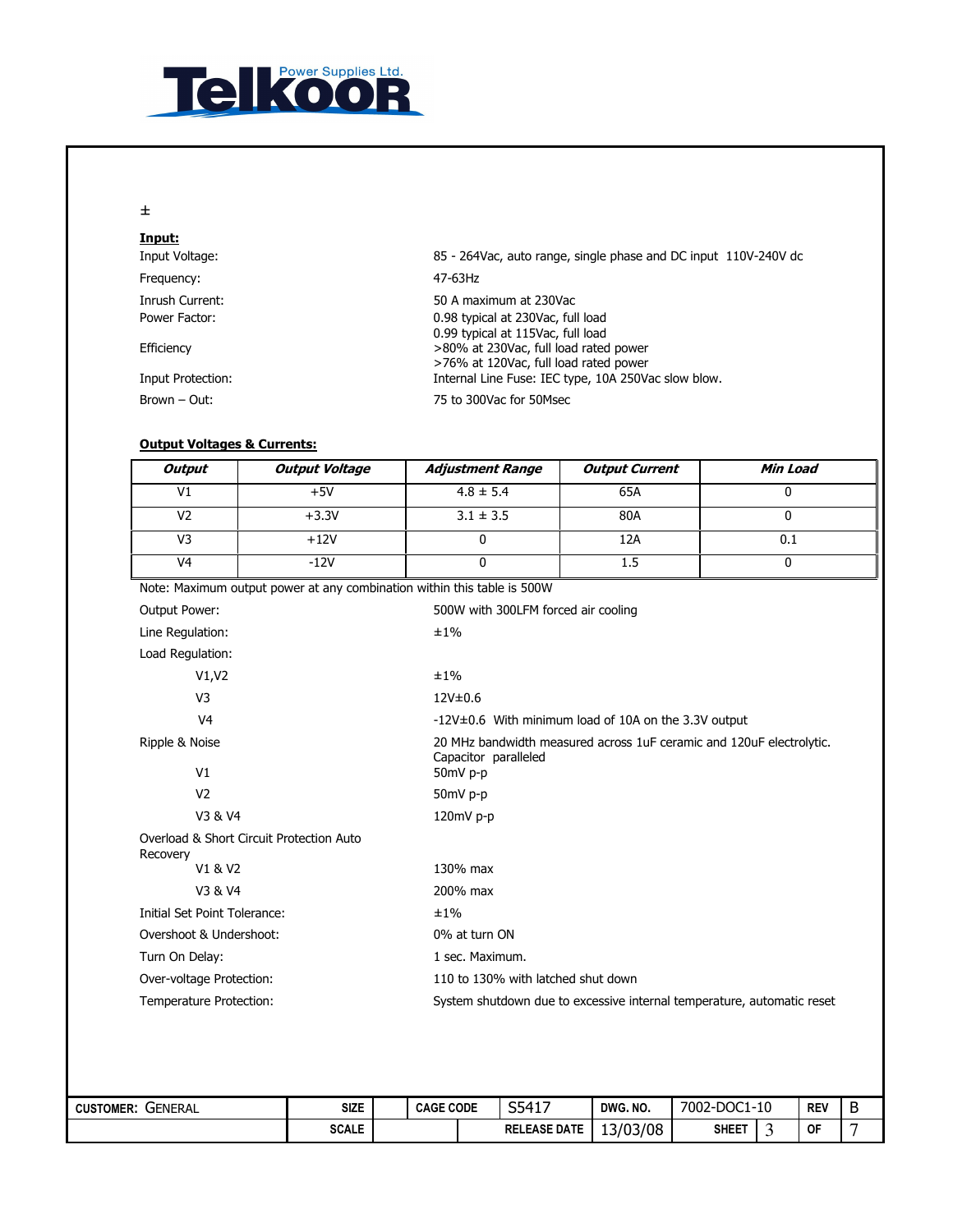

#### Monitoring Command & Control

| Remote Sense<br>Inhibit $(INH#)$   | Available on V1 & V2. Total voltage compensation for cable losses with respect to<br>the main output 300mV<br>Inhibited with GND or TTL $"0"$ – Pulled up to internal $+12V$ Aux supply |
|------------------------------------|-----------------------------------------------------------------------------------------------------------------------------------------------------------------------------------------|
|                                    |                                                                                                                                                                                         |
| Enable $(EN#)$                     | Contact closure to external ground to start unit. On shortest pin (last make, first<br>break)                                                                                           |
| Power Fail (FAL#)                  | Open collector - Active low signal .Indicates one or more outputs below 90% of<br>specified rate.                                                                                       |
| Current Share                      | Accuracy of shared current $\pm 10\%$ with up to 6 parallel units. Single wire current<br>share on V1 & V2 for 50% to 100% load                                                         |
| Hot Swap                           | Internal O-ring Diode FET's                                                                                                                                                             |
| Over Temperature Warning (DEG#)    | Open collector active low about 10°C before power supply shut down.                                                                                                                     |
| I2C                                | Option                                                                                                                                                                                  |
|                                    |                                                                                                                                                                                         |
| <b>Operation Status Indicators</b> |                                                                                                                                                                                         |

| Input Voltage OK |                | <b>Green LED - Indicates</b> when mains input voltage is present. |
|------------------|----------------|-------------------------------------------------------------------|
| Output Failure   | <b>Red LED</b> | - Indicates one or more outputs below 90% of specified rate.      |

## Environmental Specification:

| <b>Operating Temperature:</b> | Operation: -5°C to +55°C full load with 300LFM Forced Air Cooling and de-rating<br>linearly above 55°C by 2.5% per °C |  |  |
|-------------------------------|-----------------------------------------------------------------------------------------------------------------------|--|--|
| Storage Temperature           | $-40^{\circ}$ C to $+85^{\circ}$ C                                                                                    |  |  |
| Humidity:                     | Up to 95% RH non-condensing.                                                                                          |  |  |
| Shock:                        | Peak acceleration 10GPK max.                                                                                          |  |  |
| Vibration:                    | Random vibration, 10Hz to 500Hz, 3 axis 1.9GRMS max.                                                                  |  |  |
| Altitude                      | Operation 6K ft Non operation 40K ft.                                                                                 |  |  |
| MTBF                          | 400,000 hours per Bellcore standard B332 Gb 30°C                                                                      |  |  |

| GENERAL<br><b>CUSTOMER:</b> | <b>SIZE</b>  | <b>CAGE CODE</b> | S5417               | DWG. NO. | 7002-DOC1-10 |   | <b>REV</b> | B |
|-----------------------------|--------------|------------------|---------------------|----------|--------------|---|------------|---|
|                             | <b>SCALE</b> |                  | <b>RELEASE DATE</b> | 13/03/08 | <b>SHEET</b> | 4 | <b>OF</b>  |   |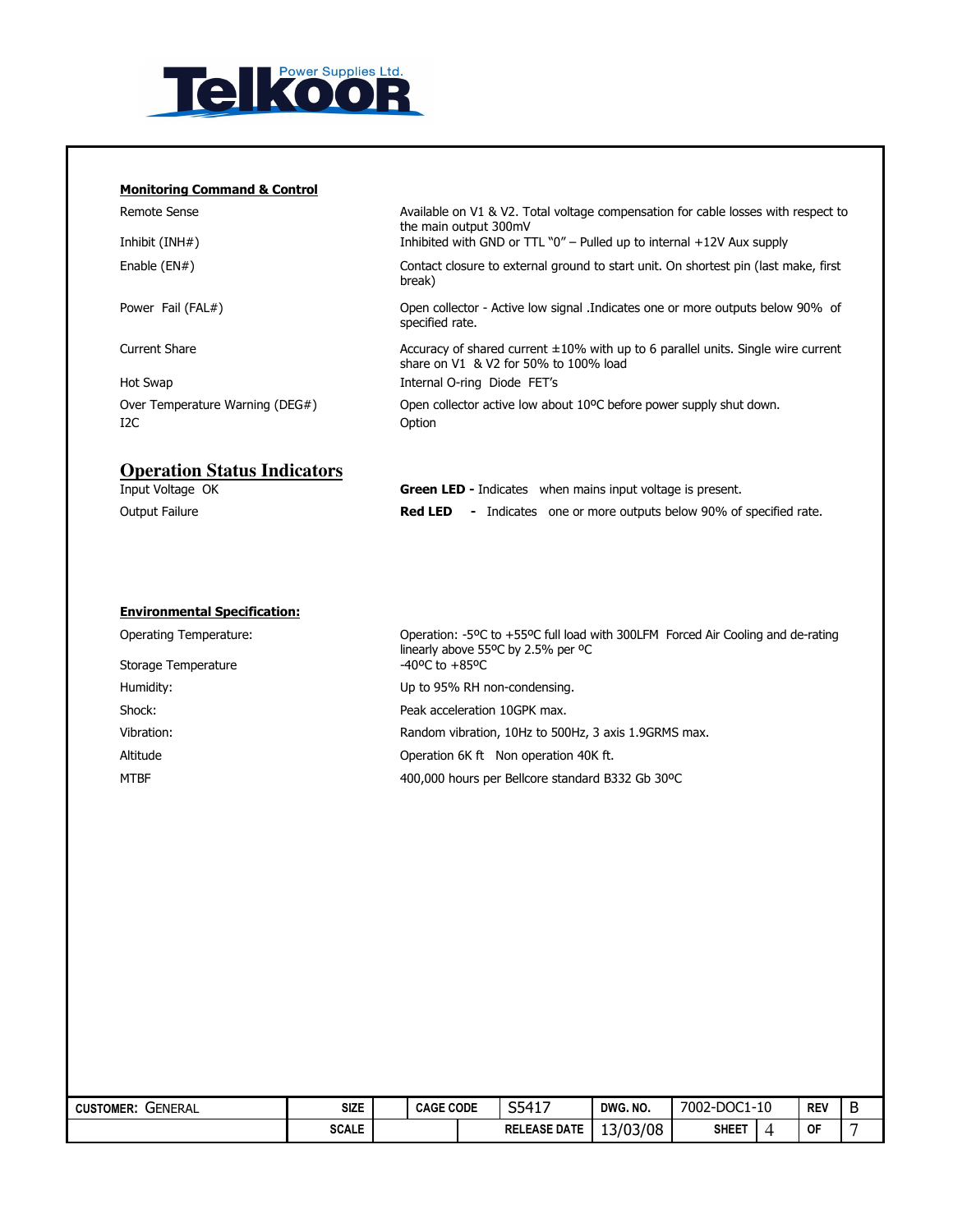

## Safety Regulatory & EMC Specifications:

Fully compliance to PICMG 2.11 CompactPCI Specification

| Safety Agency Compliance      | UL 60950, EN-60950, CE - MARK                            |
|-------------------------------|----------------------------------------------------------|
| <b>Harmonics</b>              | EN61000-3-2                                              |
| <b>Voltage Fluctuation</b>    | EN61000-4-3                                              |
| <b>ESD susceptibility</b>     | EN61000-4-2 level 4 8KV air                              |
| Conducted & radiated emission | EN55022/CISPR22 Class B with an external TBD line filter |
| Surge                         | EN6100 -4-5 level 3 line-to-line 1KV line to chassis 2KV |
| Radiated susceptibility       | EN61000-4-3 level 3<br>10V/m                             |
| EFT/Burst                     | EN61000-4-4 level $3 \pm 2$ KV                           |
| Conducted disturbance         | EN61000-4-6 level 2 3Vrms                                |
| <b>RoHS</b>                   |                                                          |

#### Dielectric Withstand:

| Input to Case:   | 2200VDC. |
|------------------|----------|
| Input to Output: | 4200VDC  |
| Output to Case:  | 50VDC.   |

**Mechanical Dimensions**<br>Size

Size 10.14"H X 1.60"W X 6.40"D (261.9mm x 40.34mm x 169.4mm) Weight 1500 gr.

| <b>GENERAL</b><br><b>CUSTOMER:</b> | <b>SIZE</b>  | <b>CAGE CODE</b> |  | S5417               | DWG, NO. | 7002-DOC1-<br>$1 - 10$ |  | <b>REV</b> | D |
|------------------------------------|--------------|------------------|--|---------------------|----------|------------------------|--|------------|---|
|                                    | <b>SCALE</b> |                  |  | <b>RELEASE DATE</b> | 13/03/08 | <b>SHEE1</b>           |  | 0F         | - |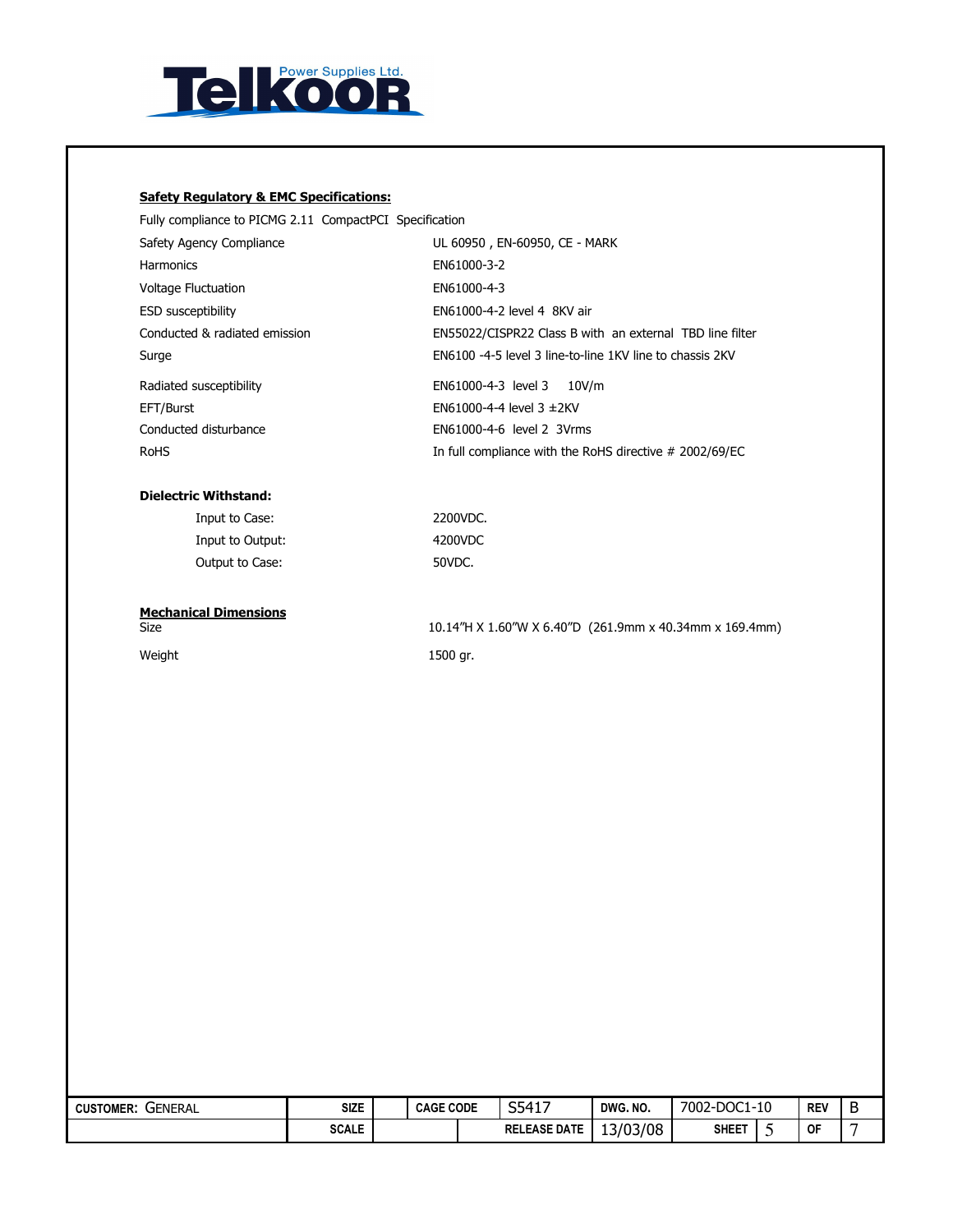

## OUTPUT CONNECTOR - Positronic-PCIH47M400A1/AA PIN ASSIGNMENT

| Pin       | Pin Type | Signal Name.         | Description                   |  |  |
|-----------|----------|----------------------|-------------------------------|--|--|
| $1 - 4$   | Normal   | V1                   | V1 Output                     |  |  |
| $5 - 12$  | Normal   | <b>RTN</b>           | V1 and V2 Return              |  |  |
| $13 - 18$ | Normal   | V <sub>2</sub>       | V2 Output                     |  |  |
| 19        | Normal   | <b>RTN</b>           | V3 Return                     |  |  |
| 20        | Normal   | V3                   | V3 Output                     |  |  |
| 21        | Normal   | V <sub>4</sub>       | V4 Output                     |  |  |
| 22        | Normal   | <b>RTN</b>           | Signal Return                 |  |  |
| 23        | Normal   | <b>RTN</b>           | Signal Return                 |  |  |
| 24        | Normal   | <b>RTN</b>           | V4 Return                     |  |  |
| 25        | Normal   | $GA-0$               | Geographic ADD-0 (option)     |  |  |
| 26        | Normal   | Reverse              | Reverse                       |  |  |
| 27        | Short    | EN#                  | Enable                        |  |  |
| 28        | Normal   | $GA-1$               | Geographic ADD-1 (option)     |  |  |
| 29        | Normal   | <b>NC</b>            | <b>Not Connected</b>          |  |  |
| 30        | Normal   | V1 Sense             | V1 Remote Sense               |  |  |
| 31        | Normal   | $GA-2$               | Geographic ADD-2 (option)     |  |  |
| 32        | Normal   | <b>NC</b>            | <b>Not Connected</b>          |  |  |
| 33        | Normal   | V2 Sense             | V2 Remote Sense               |  |  |
| 34        | Normal   | <b>S RTN</b>         | Sense Return                  |  |  |
| 35        | Normal   | V1 Share             | V1 Current Share              |  |  |
| 36        | Normal   | <b>NC</b>            | <b>Not Connected</b>          |  |  |
| 37        | Normal   | <b>IPMB SCL</b>      | System Manager Bus (option)   |  |  |
| 38        | Normal   | DEG#                 | Degrade Signal                |  |  |
| 39        | Normal   | INH#                 | Open - ON Low - OFF           |  |  |
| 40        | Normal   | IPMB_SDA             | System Manager Bus (option)   |  |  |
| 41        | Normal   | V <sub>2</sub> Share | V2 Current Share              |  |  |
| 42        | Normal   | FAL#                 | <b>Fail Signal</b>            |  |  |
| 43        | Normal   | <b>IPMB PWR</b>      | Power-System Manager (option) |  |  |
| 44        | Normal   | <b>NC</b>            | <b>Not Connected</b>          |  |  |
| 45        | Long     | <b>Chassis GND</b>   | <b>Chassis GND</b>            |  |  |
| 46        | Long     | <b>AC Neutral</b>    | <b>AC input Neutral</b>       |  |  |
| 47        | Long     | <b>AC Line</b>       | <b>AC Input Line</b>          |  |  |

| GENERAL<br><b>CUSTOMER:</b> | <b>SIZE</b>  | <b>CAGE CODE</b> |  | S5417<br>т⊥,<br>ັບ  | DWG, NO. | 7002-DOC1-10 |  | <b>REV</b> | Ð<br>D |
|-----------------------------|--------------|------------------|--|---------------------|----------|--------------|--|------------|--------|
|                             | <b>SCALE</b> |                  |  | <b>RELEASE DATE</b> | 13/03/08 | <b>SHEET</b> |  | <b>OF</b>  | -      |